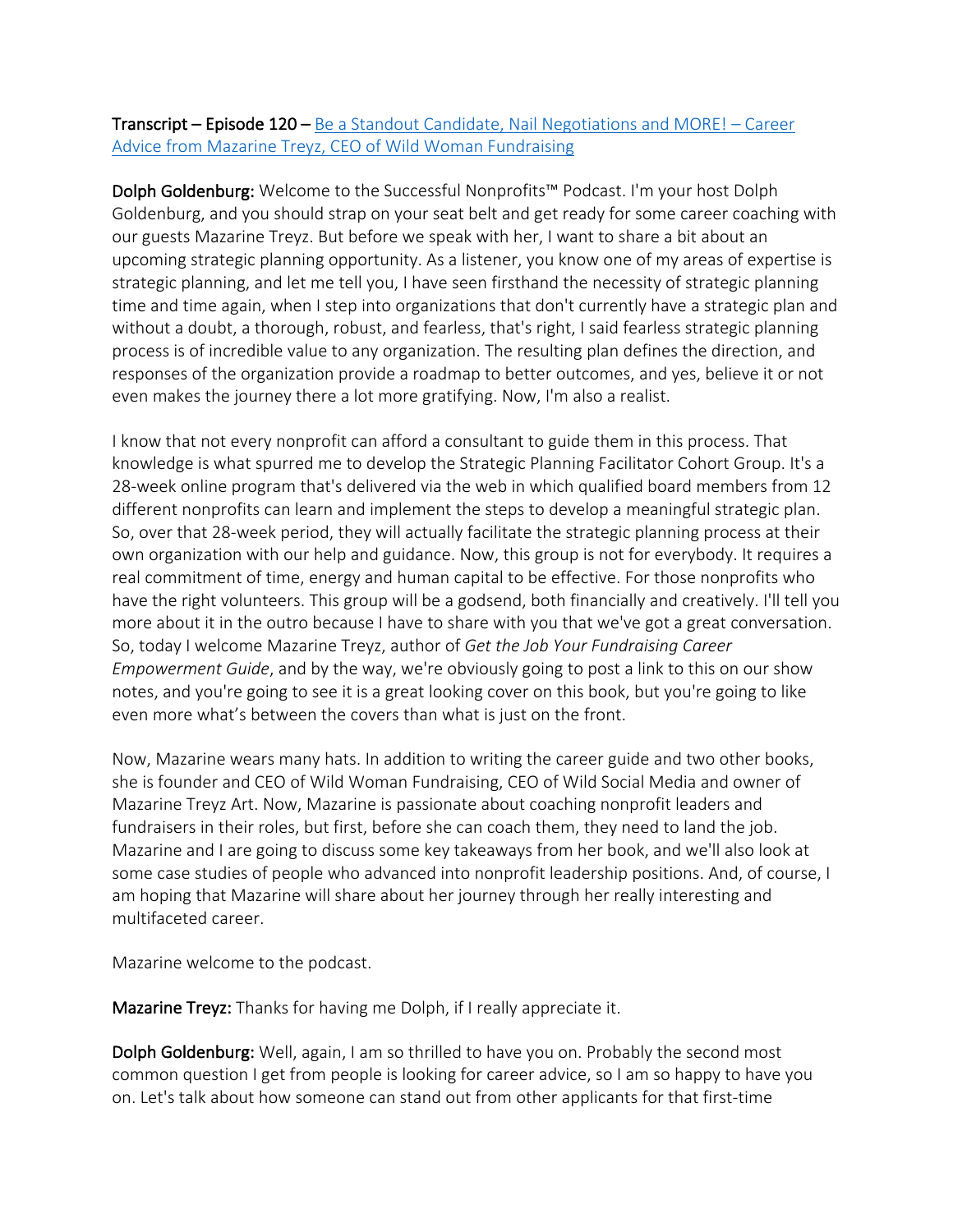nonprofit job. So, either they just graduated from college, and they're looking for a nonprofit job or they want to make that transition from the for-profit sector.

Mazarine Treyz: That's an excellent question, Dolph. And the way that I would counsel most people to stand apart is to think about their story with the cause that they are applying for in terms of that particular mission area. If you can think of a personal story to put in the first paragraph of your cover letter, you are going to be way more successful than somebody who just says, "Here are the requirements. I can do them."

Dolph Goldenburg: I love it when people give tips. And I know you're on the same page as me as this or you're on the same page with me on this - I hope. Tell me a story about someone who did that really effectively.

Mazarine Treyz: Absolutely. Here's a story of somebody who was in my, um, fundraising meetup group here in Portland, Oregon where I live. She joined my group, bought my book, *Get the Job: Your Fundraising Career Empowerment Guide*. And then I sat with her, and I said, "Hey, you know, so there's something you might not have thought about in terms of cover letters." And she looked at it and she said, "Oh my God, I never thought to do it this way before. I didn't know you could do it this way." Absolutely, you can. And it got me an interview 3000 miles away when I was in Portland, and I got an interview with NPR in DC. And so, in the next week, she left my meetup group, and I'm like, "I'm sorry, did I say something wrong at our meeting?" And she was like, "No, I just got a job in Colorado, and I am moving. Goodbye." And I was like, "Wow, that's great!" You know, this works so well that you got a job within one week. So, it really worked for her.

Dolph Goldenburg: So, now I'm really curious, what story did you tell him that cover letter that got you the job at NPR? You can't tease me like that and not tell me.

Mazarine Treyz: I had no public media background at all. When I was reading my copy of Adbusters this week, I saw a story from Bill Moyers about the freedom of the press and how the future of media is nonprofit. And since NPR is a nonprofit, I immediately thought of NPR and thought about how I want to be part of the future of media. And so, after being involved in publishing in a small way in New York City at The Economist, you know, when I first graduated from college, I thought I would love to do more for NPR. So, here are my qualifications, basically. And they loved it.

Dolph Goldenburg: That's awesome. And by the way, I love the economist, and I'll share with you what I love about them. They're much more conservative than I am, but I love the letters to the editor. They are so snarky

Mazarine Treyz:: I read obituaries a lot actually. I like finding interesting people that way.

Dolph Goldenburg: I'm about obituaries no matter where they are. New York Times, Atlanta Journal Constitution. I'm like, "Wow, this person led such an amazing life."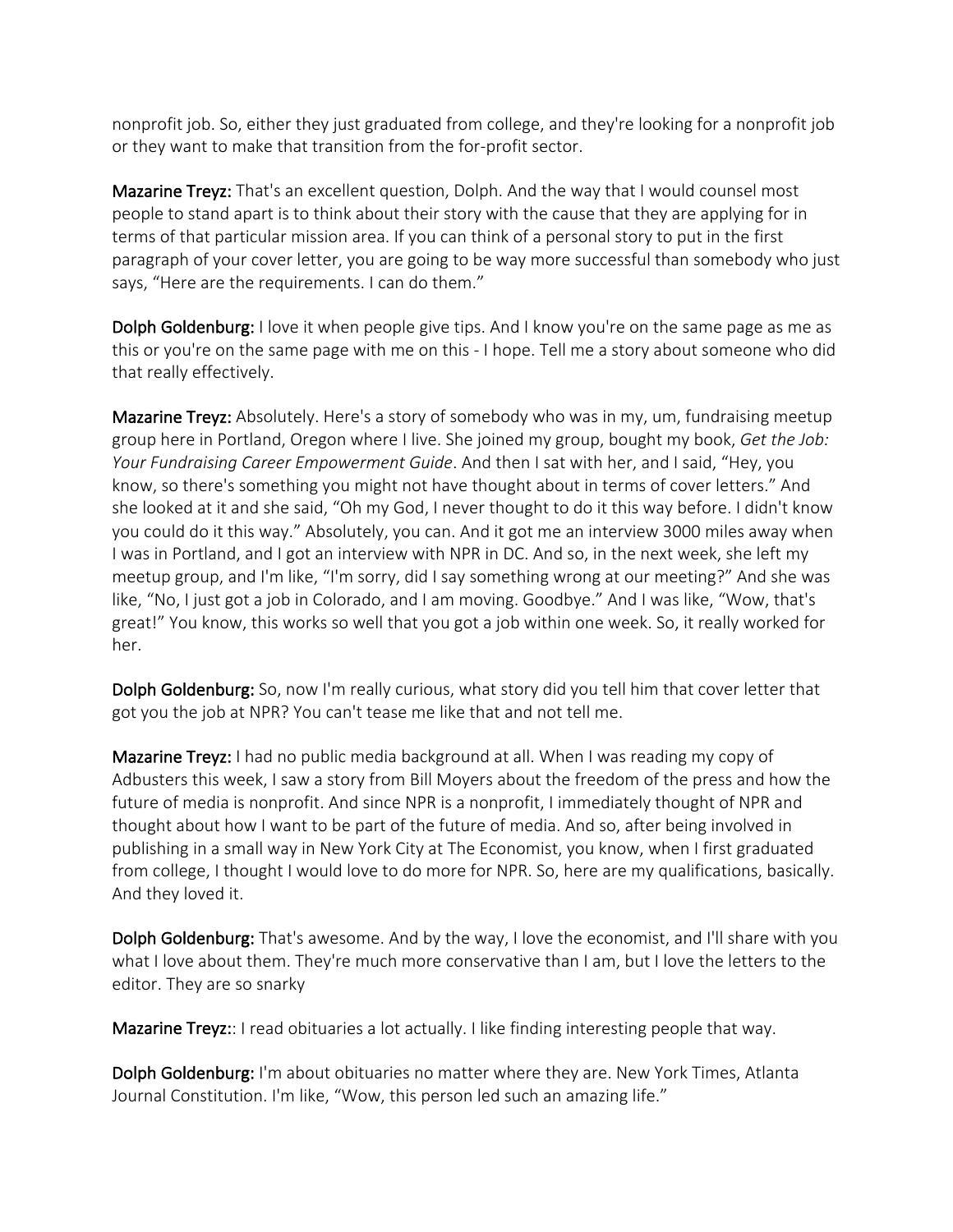Mazarine Treyz: It's inspiring. Honestly, there are so many things I could say about that.

Dolph Goldenburg: So I don't know why, but that also makes me think, you know, when we read someone's obituary, sometimes we'll see what they did for a living or you know, they were in the military, so we get a little bit of a resume, but we also get a real sense of who they are as a human being and a person, you know. So, you know, like the person was an avid skydiver. Hopefully, they didn't die that way, but you know, the person was an avid skydiver and left a spouse and, you know, three grown kids and two grandkids. How do people bring that with them into the job search process?

Mazarine Treyz: How are you a whole person?

## Dolph Goldenburg: Yeah.

Mazarine Treyz: Because we live under white supremacy, we have a war on mothers in the society and also people that people from the hegemonic masculinity you see as feminine [inaudible]. So that means that if you have kids, sometimes you have to hide that you have kids. If you're planning to have kids, you have to hide that. I don't have kids, and I hadn't planned to have them, but I've had that question in a job interview for example. So, it's a game of what you reveal and what you conceal in the society at this moment.

Dolph Goldenburg: Well, so, so I hold on, I gotta jump in there for a quick second. So, you just said that in job interviews, you've been asked if you have kids or plan to have kids? And so, I have to ask, not a lawyer. I know you're not either; either of us provides legal advice. Is that legal? How did you respond to that question?

Mazarine Treyz: Well, because I was young and naive, I didn't know that it was illegal. So I said, well, I'm not planning on having kids. And the guy was like, "Oh, that's good."

Dolph Goldenburg: Wow. Okay. So, how would the not-so-naive Mazarine answer that question today? Help our listeners out.

Mazarine Treyz: Well because I kind of have a big mouth, I would say, "I'm not sure if you noticed, but that question's actually illegal." Yeah, I just say that cause I mean like, I don't want to mess around with like, let's move on to the next question. Also, a friend who is a woman of color who routinely is asked how old she is in the interview, and it's so insulting

Dolph Goldenburg: And also, patently illegal.

Mazarine Treyz: Yeah. I mean like, it's not like if she's 25, 45 or 105, is she going to do the job any differently? Like they can tell she's there. She's excited. She's motivated, you know? So, I tell her not to answer that question now.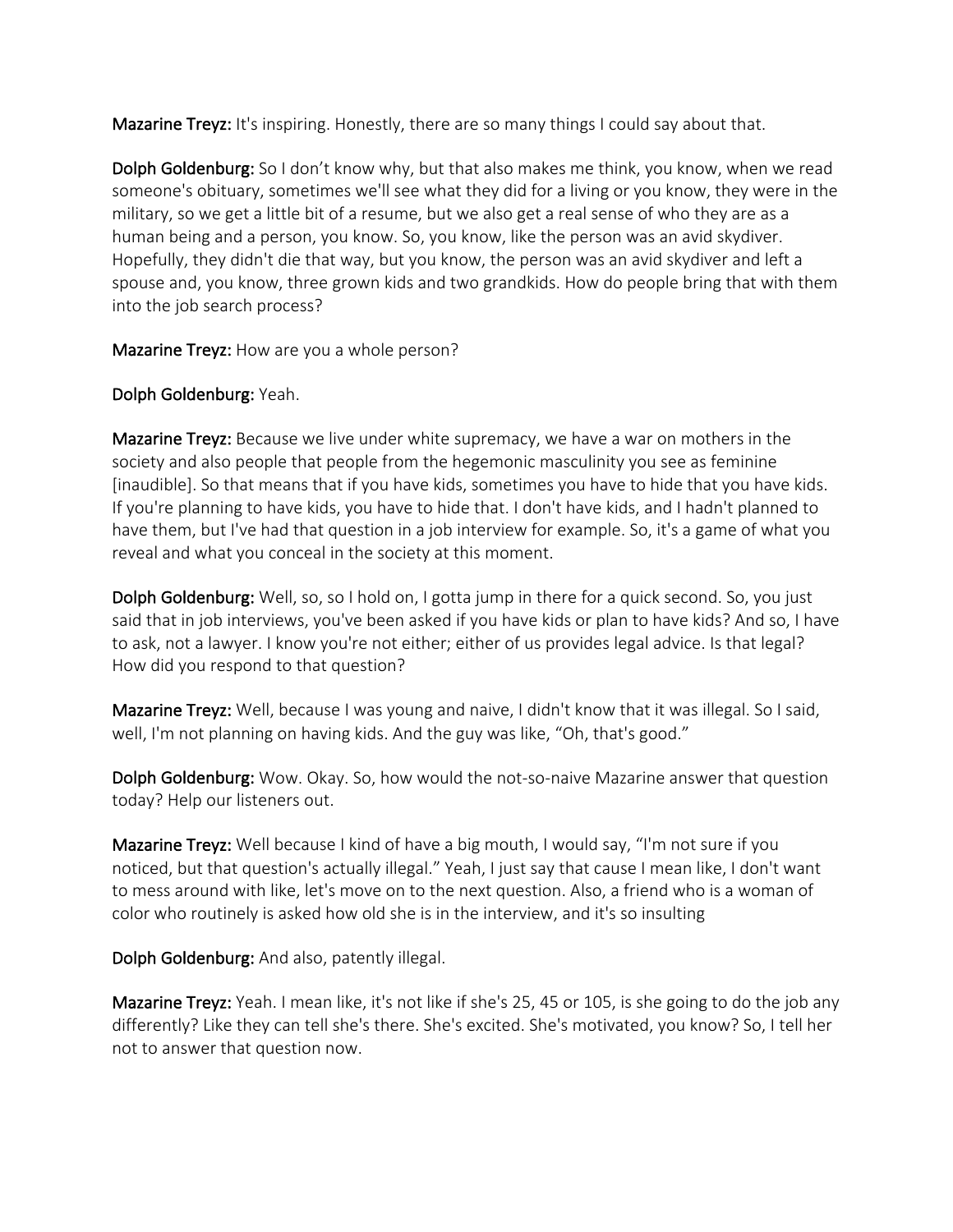Dolph Goldenburg: Good for her. And so, do you suggest to her that she say the same thing that she did say, "Hey, that's an illegal question," or what do you suggest to her?

Mazarine Treyz: I ask her to say, "You know, I don't really see how my age has any bearing on how well I will do this job. Would you like to explain it to me?"

Dolph Goldenburg: Oh my gosh, that's an awesome answer. Oh Mazarine, you rock. Just rock.

Dolph Goldenburg: Has she shared with you how interviewers respond when she replies that way? Besides stuttering?

Mazarine Treyz: That was like the first interview. I haven't asked her. So, next time we'll see.

Dolph Goldenburg: So, you'll have to follow up with me, and we'll post a little P.S. in the show notes cause like I really want to know besides just stuttering how the interviewer responds to that. That's awesome.

Mazarine Treyz: When you are not from the dominant culture, you might be making certain assumptions about them depending on how they act and what their culture is. And it's just better to just try to keep it to the questions that have to do with the job as much as you can.

Dolph Goldenburg: What are some of the other tough interview questions that you coach people on?

Mazarine Treyz: What salary do you expect? That's a typical one. And I've presented at AFP National on that topic on salary negotiation. I've also done like four career conferences online for fundraisers specifically helping them answer that question. And I have a section in my book about how to answer that. There are multiple ways that you can deflect that question because ultimately the person who makes a number first is the one who loses in a negotiation.

Dolph Goldenburg: Yes. So, I'm not asking you to drop all the candy in the lobby, but give our listeners a freebie give them one or two ways they can deflect that question.

Mazarine Treyz: Absolutely I will. So, one of the ways you can deflect that question is, "It's really hard for me to know what my salary requirements would be without knowing the full compensation package and ability for this position to grow. So, get back to me that information, and we'll go from there."

Dolph Goldenburg: Admittedly, and, and so who knows, you might tear me apart. I don't normally ask that question, but normally the question I will ask is, I will say to the person, "The range is between x and y. Is that range workable for you?" How do you feel about that question? Am I, am I stepping over a boundary there?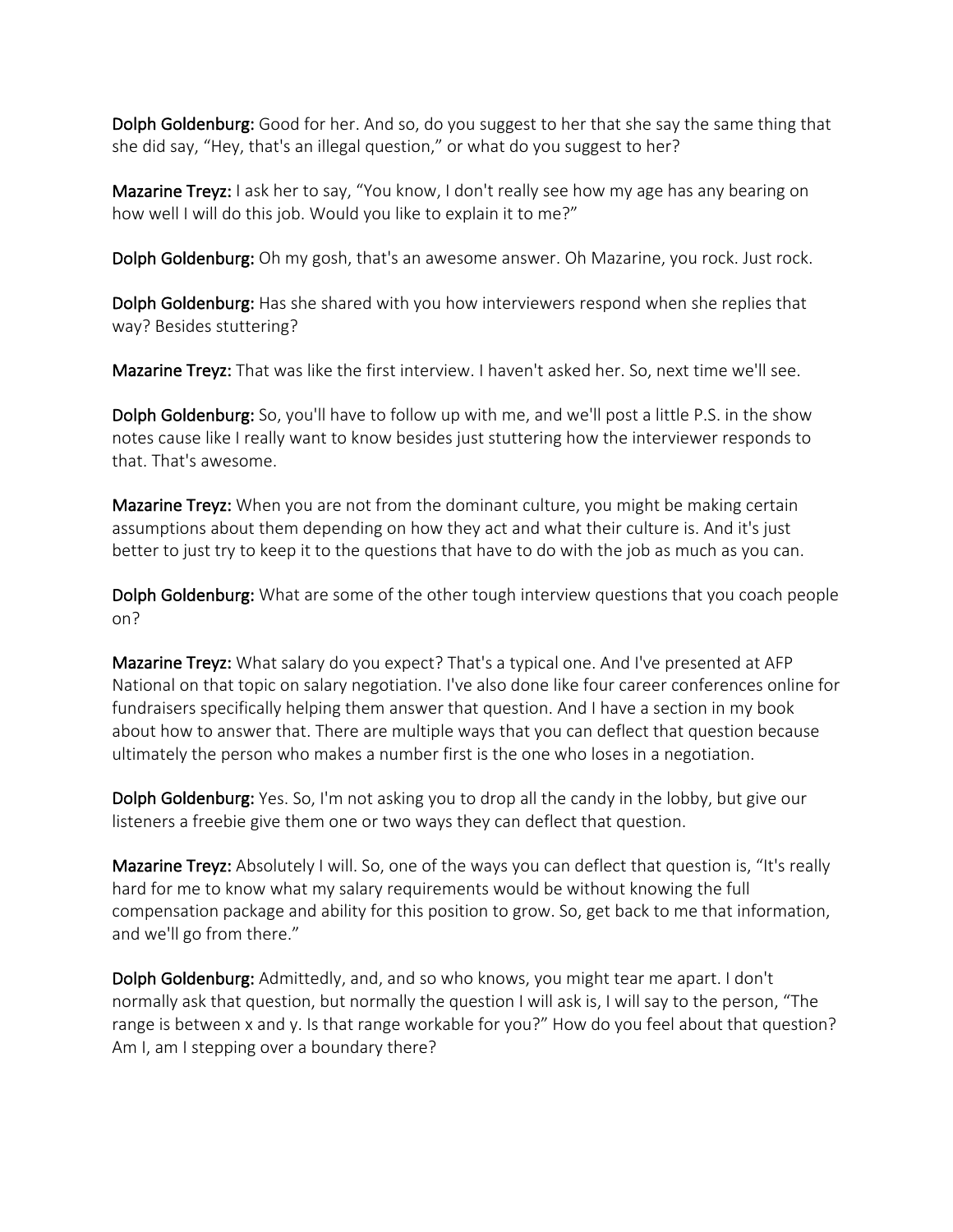Mazarine Treyz: I think it's good for you to name the range and so then they can say to you, what would I have to do in the next six months to justify you getting your res? Like what would I have to hit?

Dolph Goldenburg: I've also had people say to me, well, you know, I need to make 20,000 more than the top of the range, and hey, I'm really sorry. You're really fantastic, but we don't have an extra 20 grand at the top of the range.

Mazarine Treyz: Yeah. And you might say for fundraiser specifically, you know, we would love to see you prove yourself in this role, and if you hit this number, then we will be able to give you that in a year. In fundraising at least, that ability that they will raise that. It's almost a certainty if you have the right person in front of you.

Dolph Goldenburg: Right. So, yeah, and I agree with you in fundraising, but I think in a lot of other positions it's really difficult to say, okay, well, you know, we've got this range, but we'll find a way to go over that range.

Mazarine Treyz: Yeah. And I mean ultimately I feel like salary transparency is important for us to seek equity in our organizations. And that's really the underlying thread for all the things that I do. It is equity.

Dolph Goldenburg: Nice. In terms of equity, what tips do you give people around resumes?

Mazarine Treyz: So, I just tell people not to put their date they graduated college on their resume because people will try to discriminate against you based on age. I will tell them not to put that they had kids on their resume in case people try to discriminate against you as a mom or a dad or a parent. I tell people that if they can strip off things that would be indicating that they're a member of a group or another group… Ultimately we know that the white and resume studies showed that if you have a name like John White versus [inaudible] or whatever like that, you're going to get way more interviews just from your name. So, it's really hard in nonprofits to overcome implicit bias. And so, it's really important I think to like try to like strip out all identifying factors that have a resume and just look at people's qualifications. Almost like doing a blind audition for the resume, you know, blind auditions, um, in orchestras in the fifties. That's how they opened up orchestras to women. They just had people like audition behind a screen.

Dolph Goldenburg: Really. Very cool. I did not know that.

Mazarine Treyz: You just do blind auditions for resumes. I think it would be a really good place to start. Um, but yeah, once you get into the room, of course, you can see who you're talking to, and then your biases are always there.

Dolph Goldenburg: So, for those people who maybe are in positions to be doing the hiring, how does an organization or a person go about doing, you know, the blind screening on resumes?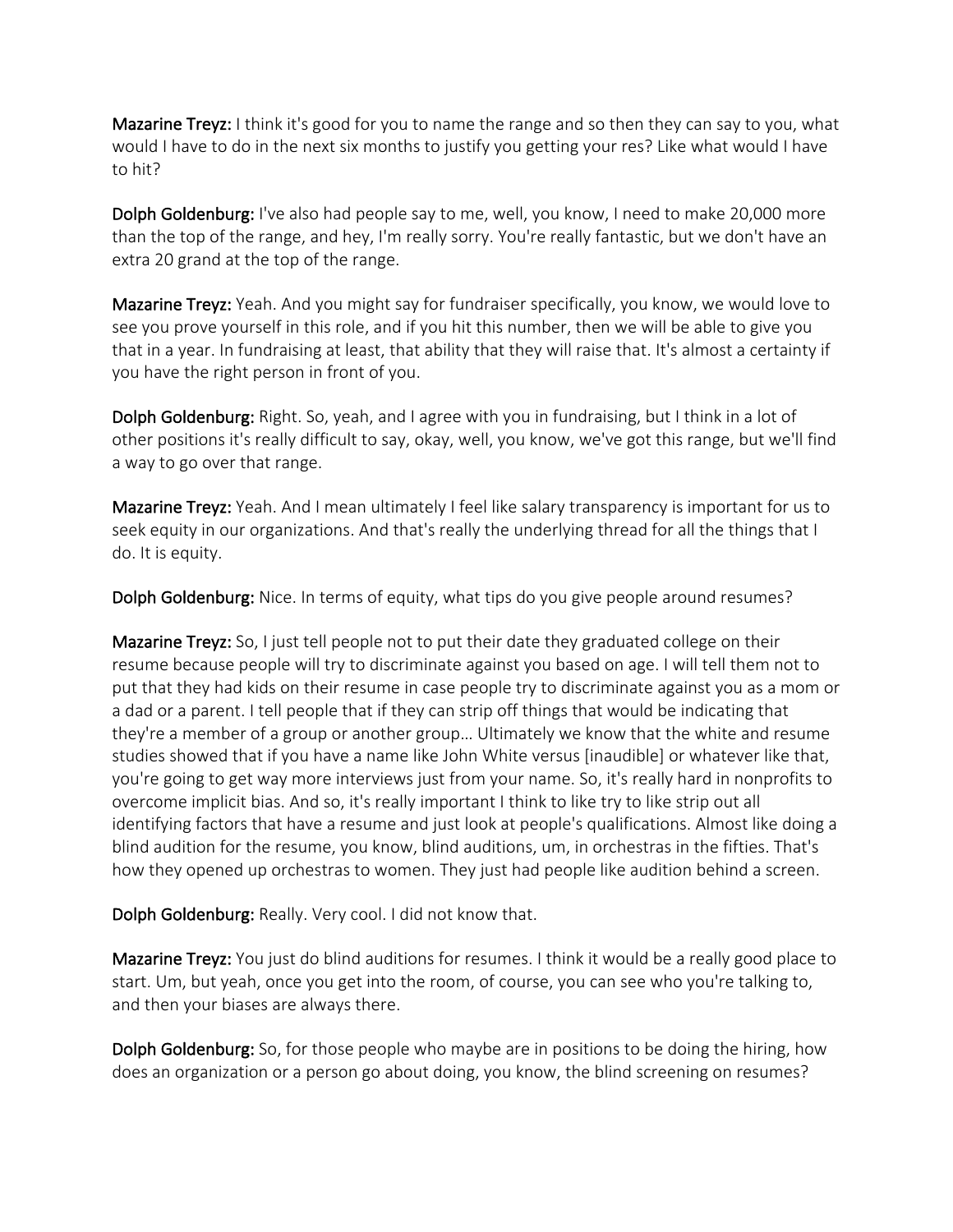Mazarine Treyz: I would try to get like a firm to strip out people's names for you so you're just looking at their qualifications. I'd also have people, you know, try to do a phone interview where you're just not looking at their face. Then just really pick the top three candidates from that and have an in-person interview with them. MSE international just came out with a statistic on International Women's Day that 70% of the people that work in nonprofit leadership roles in nonprofits are men, but 80% of the sector is women. So, I'd ask people to think about what the top levels of your organization look like and see about diversifying that in a consistent systematic way. And say 50% of our board is going to be an x or y or z kind of person by the time 2021 rolls around. You know what I mean?

Dolph Goldenburg: The other thing I think that we often see in the nonprofit sector is we see people of color in direct service and middle management and maybe you know, it's 30 or 40%, but then you look at the executive management team, and it's pretty much an all-white management team.

Mazarine Treyz: Correct. That's what we see. And so, I asked a person, um, uh, last week what she likes to look for when she [inaudible] a person of color and she's like, I see is there anyone on the leadership team who looks like me? And if not, I think am I really going to be able to rise here because it looks like they don't value or see people like me as leaders.

Dolph Goldenburg: Yeah, that's a really good point. And people are kind of interviewing their prospective employers as well and saying, is this, is this going to be a place I can grow and thrive?

Mazarine Treyz: Right. And so one of the people that I talked with, she said, I have had for my entire fundraising career, women who are working in 40 and 60 white women as my bosses. So, what does that say about our sector? That we don't see women of color generally as development directors or CEOs or VPs, you know?

Dolph Goldenburg: So, when we look at equity and inclusion at the, at that C-suite level, what is the board's responsibility to ensure there is more equity and there is more inclusion?

Mazarine Treyz: First get diversity on the board. Because if you do have those diverse voices in the room, they're already going to be saying, well, you know, "This is what I think we should do to increase equity at the c suite level, and their opinion matters more than my opinion does." They might have the internal networks that will help people get to that step and hopefully be a part of the interview process to be part of the C-suite level as well. It's difficult for people to understand that the fish wraps from the head, so equity has to start at the top.

Dolph Goldenburg: I think also when we're looking at equity and inclusion and New York is probably this on steroids, but there was a study, it came out maybe two years ago, that over the last 25 years, New York boards have gone from being relatively diverse to being relatively not diverse, and not just in terms of gender and ethnicity but also in terms of occupation. And so, over the last 25 years, lawyers and finance people in New York have taken over boards.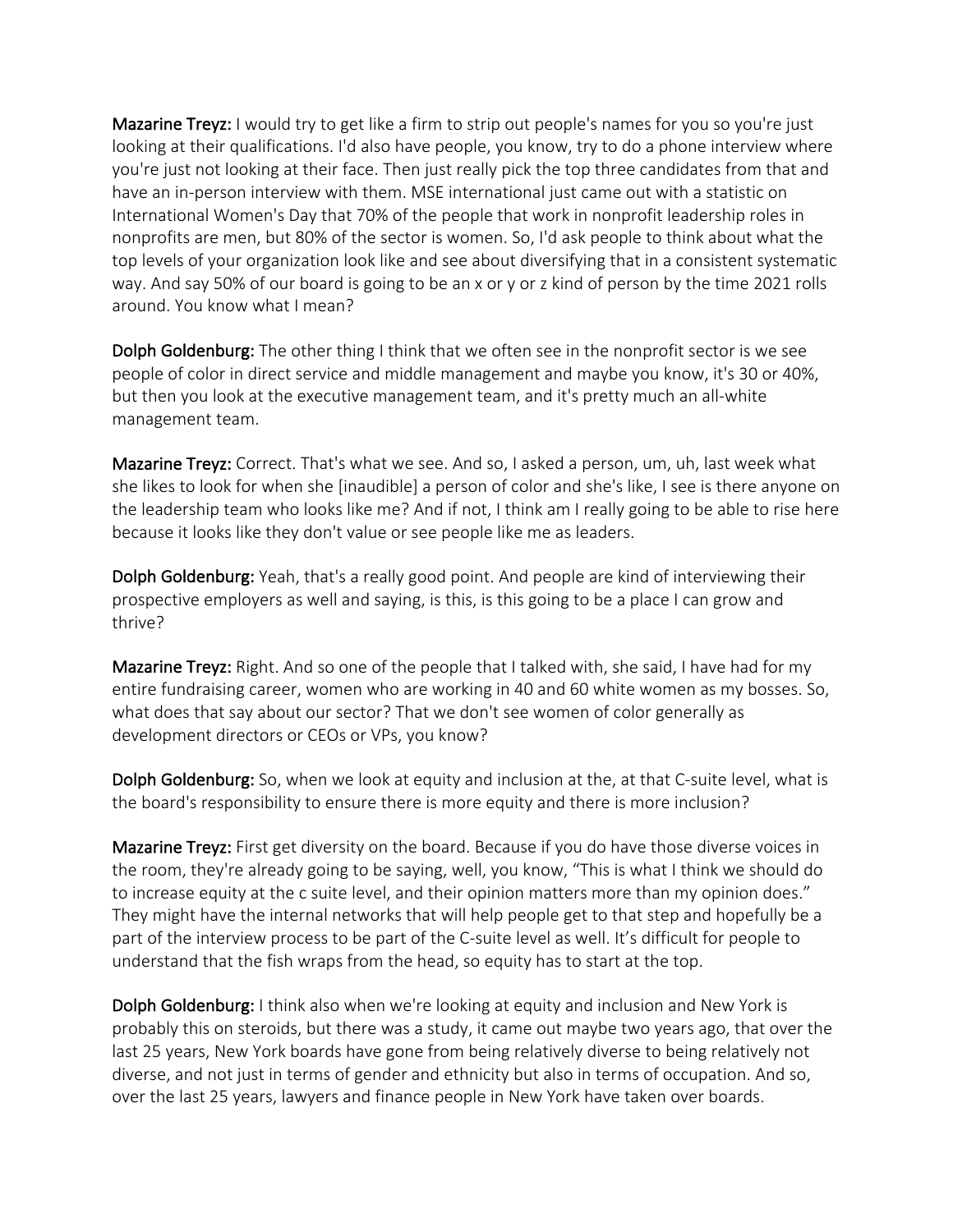Whereas, you know, those two occupations used to represent about 25-30% of board participation, it now represents like 70% of board participation. And now that's, the view of the world that the board looks at things from. I think that trend is happening all over the country, but it's kind of on steroids in New York.

Mazarine Treyz: Yeah, it's a microcosm. I mean, we asked our fundraisers to help us find people that have had the capacity to give, and because of income inequality and capitalism and white supremacy, we've seen a greater and greater inequity in our society. And so, if that's the case, they did their job. They found the people that are still making money, and they put them on our boards. People have the capacity to give. I'm going to lose my job if I don't find these people. Our executive director said this too, but what Norway did is they required 50% of people on corporate boards to be women, right? And so, they're much less ethnically diverse country, but they said, Otherwise, we're going to revoke your corporate charter." And then they got that. They got that by the deadline that they set. So, I would suggest that people have those requirements and nonprofits just make a policy that like, this is what we're going to do.

Dolph Goldenburg: I will say that's kind of cool that Norway is doing that. A few episodes ago, we had someone come on and talk about B Corp's. So, essentially Norway requires at some level that all of their companies become somewhat like B Corp's and embrace diversity and what's right for the community.

Mazarine Treyz: I love that. Yeah, I really don't believe, and who else didn't believe this was Lee Iacocca from like, you know, GM or whatever. He was like, shareholder value is bullshit. That's not why you're in business. You're in business to improve the community. A lot of businesses have lost sight of that.

Dolph Goldenburg: Well, and it's interesting because in the conversation we had around B Corp's, I kind of feel like a lot of nonprofits have as well. You know that I think a lot of nonprofits, even if they continue to have their nonprofit structure, would benefit from looking at the policies that B Corp's have to have. You know? So, focus on communities, focus on the people who work for you and the people you serve. And I will say, I think most nonprofits do a great job of focusing on the people they serve, but maybe they're not focusing on their staff and the communities around them as well as the global community and the environment.

Mazarine Treyz: That leads me to one of my favorite points you make, which is staff love, not donor love #nothankyou. If you don't treat the people in your organization, right, what impetus did they have to treat your donors right? And how can we say we're making a better world when inside of organizations we are not treating our employees like full human beings. We're not giving them time off. We're not giving them a living wage. We're not allowing them to have enough healthcare or allowing them to even have a pension for the future. In Canada, they are legislating that nonprofit people can get less precarious work on pensions. Now they are doing this with the Ontario Nonprofit Network, but I have a friend who worked full-time in a domestic violence nonprofit here, and because their board was full of other domestic violence EDs, they said everybody here as an organization can only make \$10 an hour at the most \$15. Now, in next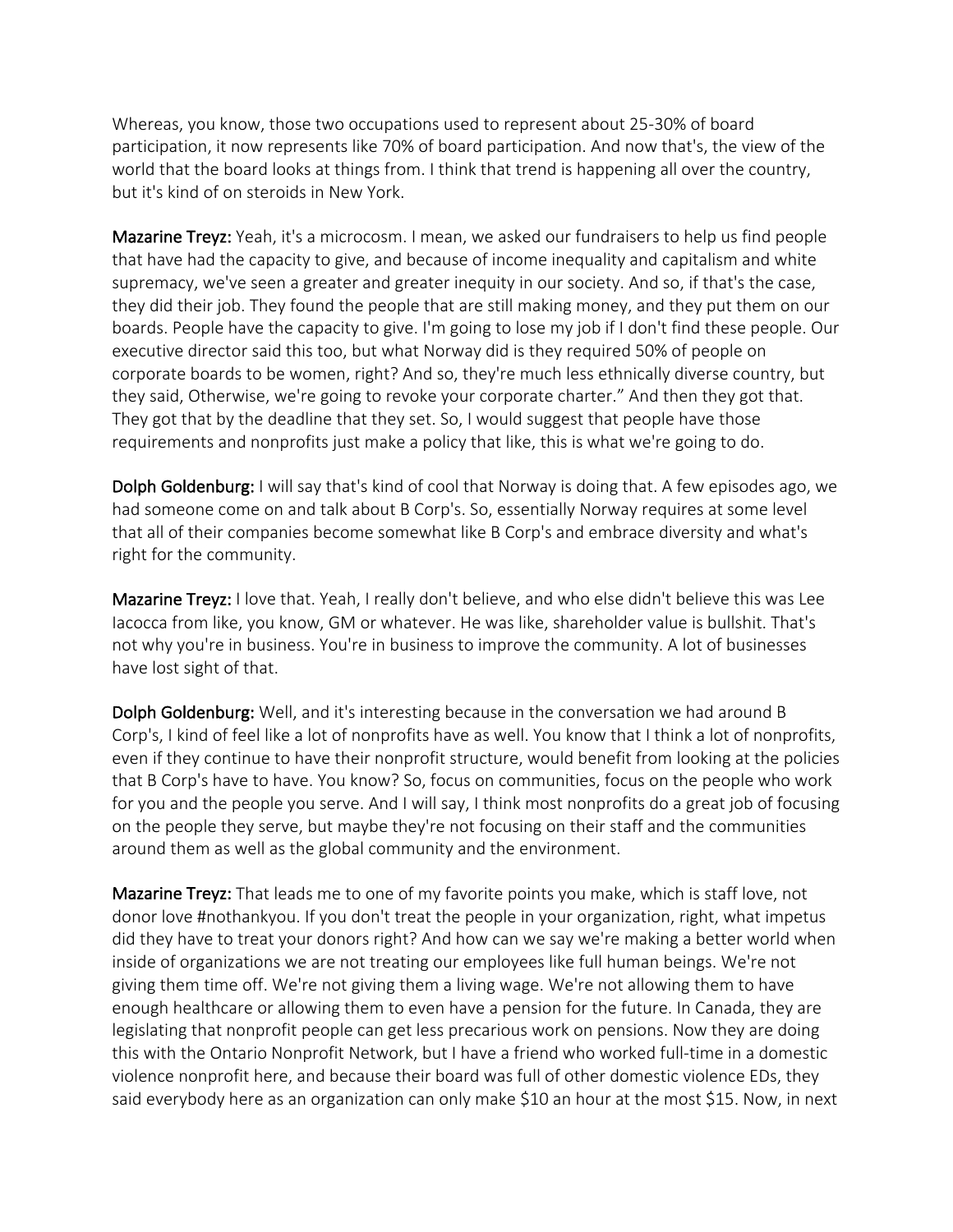year in Portland, \$15 an hour to be minimum wage. Then her health care was zoom care, and she needed a neurologist appointment.

Dolph Goldenburg: I don't know what zoom care is and listeners outside of Oregon might not so well, what's soon care?

Mazarine Treyz: It's just urgent care. It's like just walk in and pay \$300 to get a doctor to see you.

Dolph Goldenburg: Yeah, so really crappy healthcare. Okay, got it.

Mazarine Treyz: She had to pay neurology at of her own pocket and she couldn't afford it because she was making 10 dollars an hour nonprofit work and like we see this over and over again, an nonprofits, people sacrificing their workers for the greater good when, honestly, you are total hypocrite if you think you're working for the greater good and the people inside your organization are suffering.

Dolph Goldenburg: So, I will share with you where I think this starts and the nonprofit sector. I think it starts with interns. If you do an internship in the for-profit sector, for the most part, you're going to get paid for that internship. You might only make 10 or 15 or 20 bucks an hour, but you're going to get paid for that internship. Whereas in the nonprofit sector, for the most part, when you do an internship, even when you do it for school credit, you don't get paid. What that then means is then people get out of school, and their first job is making \$15 an hour as opposed to, "Well, that's what I made as an intern. Now, I need to make 20 or \$25 an hour." And so, it just feels to me like the first rung on the career ladder for folks in the nonprofit sector just start so much lower because we expect some people to work for free. And they're called interns.

Mazarine Treyz: Yeah. My first nonprofit job was an internship that was unpaid.

Dolph Goldenburg: I mean, and I'm speaking from experience. Yeah. Same here. I was a social work student, and do you know, undergraduate social work students, even graduate social work students, you know, they get free service, but they don't get paid for it. And there's the sense of well you're getting educational credit for it, but if you're co-oping as an engineering student and your or your cooperating as a business student, guess what? IBM's paying you.

Mazarine Treyz: That's right. That's right.

Dolph Goldenburg: But yeah, so, so to me though, I also think like that sense of, okay, well you know, in the nonprofit sector people will work for less. I really think that mindset start, we, we train people in that mindset from college where like you're going to work for free, and then you get to be grateful when we give you \$12.50 an hour.

Mazarine Treyz: It's true. And part of the reason, and there's this research done by the Ontario nonprofit network, they, you have a decent work for women movement. It's the feminized nature of the sector. If women are doing a job, it's automatically worth less than if a man is doing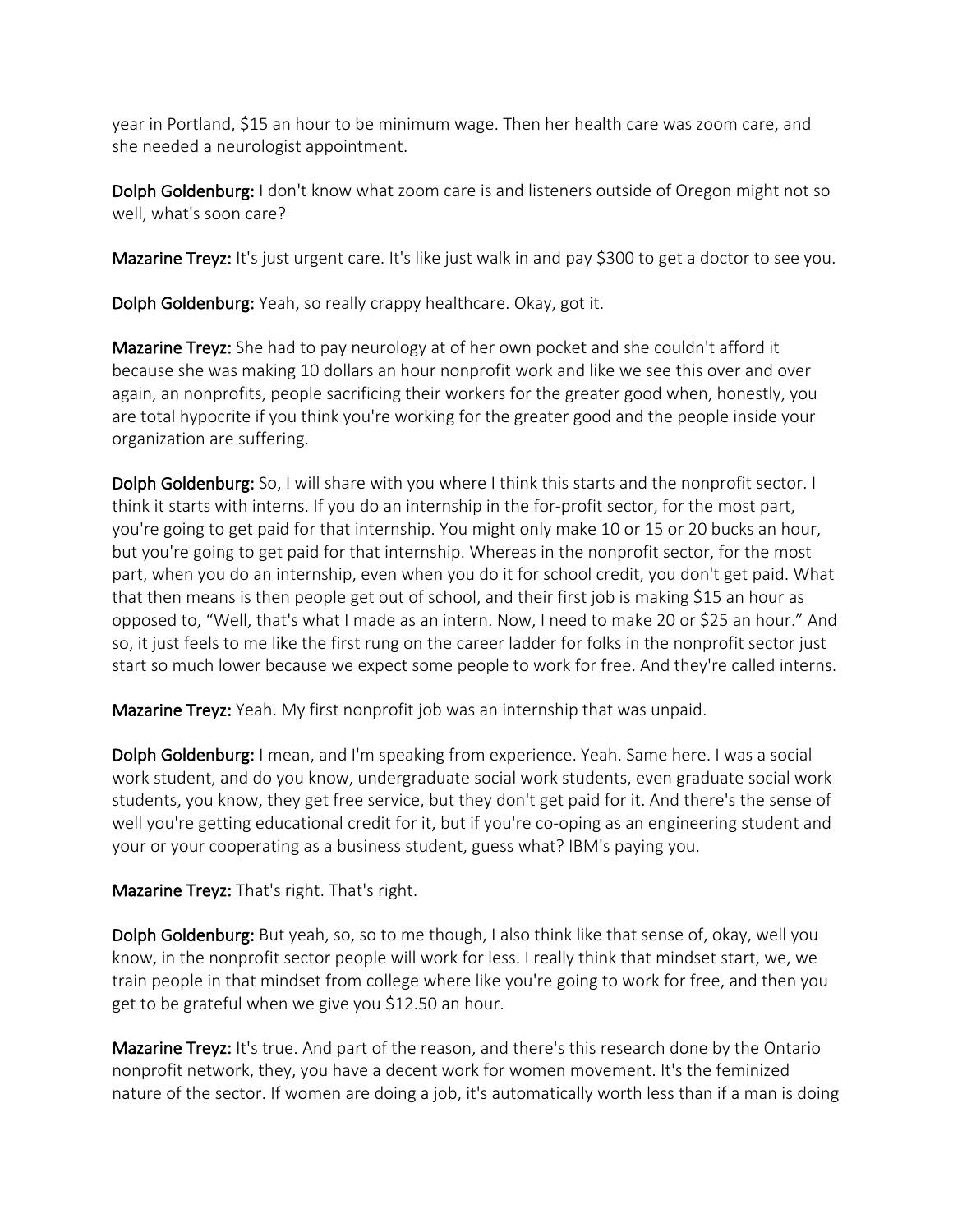your job, which is why you see in professions like law or in financial services, where there is a predominance of men, you're going to see people getting paid more and same for programming.

Dolph Goldenburg: I could not agree with you more. I actually have said that about the region in which I live because the nonprofit sector in the region which I live, which is the southeastern United States, pays significantly less than cities of comparable sizes and other parts of the country. And I really think it's because people sort of look at that and say, well, you know, forty years ago that was the work of church women. So, people are lucky we pay them for it.

Mazarine Treyz: And most people don't know that forty years ago, fundraising was primarily a male profession, and they got paid a lot more. I see the same job that I had over ten years ago in a domestic violence shelter, and they are getting paid the exact same wage that I was paid then advertise now. And I'm like, wow, you wonder why you can't get good help these days.

Dolph Goldenburg: I could not agree with you more on that. Especially on the things that are just highly competitive like fundraising. So, often I talked to organizations, and they're either looking for a development director or an executive director, and they want someone who can do everything really well. I'll say, "I know a lot of people, what's your pay range?" And, and they'll say \$65,000, and I just kind of look at it, I'm like, I don't know anyone who would, who would do that job well and would do it for \$65,000. I just don't.

Mazarine Treyz: Right. And so, people who say that they can't afford more than 65 I say, great, pay them part-time, higher dollar value per hour, and they'll do an incredible job for you because you're going to feel like they're getting compensated fairly.

Dolph Goldenburg: So, give our listeners some salary negotiation tips. So, they got the job offer, and now it's time for them to say, "Okay, I can't do that for \$65k." How do they do that?

Mazarine Treyz: You use the A.R.M.S. techniques, so here's what happens. They say 65 and your BATNA, which is *best alternative to a negotiated agreement,* you're really aiming for 75 or 80. What you do is use agree. That's the A of the A.R.M.S. you say, "I totally get that." Then use the R of A.R.M.S., and you reframe. Say, "When you think about the 10-plus years of experience that I bring to this role, I'm easily worth the \$15k difference." So then, you make the case. That's you making the case, and then the S part is shut up, silence. Let them consider what you just said.

You may also want to put in, I raise this much to this much if you're a fundraiser or you have way more experience than they're asking for. If you're not, if you're a program person or if you're an executive director and people say both of those things, right? Because you'd be waiting, raising money too if you're an executive director. I knew an executive director who was interviewing for a role, and what she said was, "I need to see that the board has faith in me that I can raise this money." And then this guy said, finally, "Well, what would number would make you happy?" She wrote it down on the contract, and she threw it back to him. And he's like, "Okay." And she's like, "Just between you and me, they're going to get this money back because I'm going to give it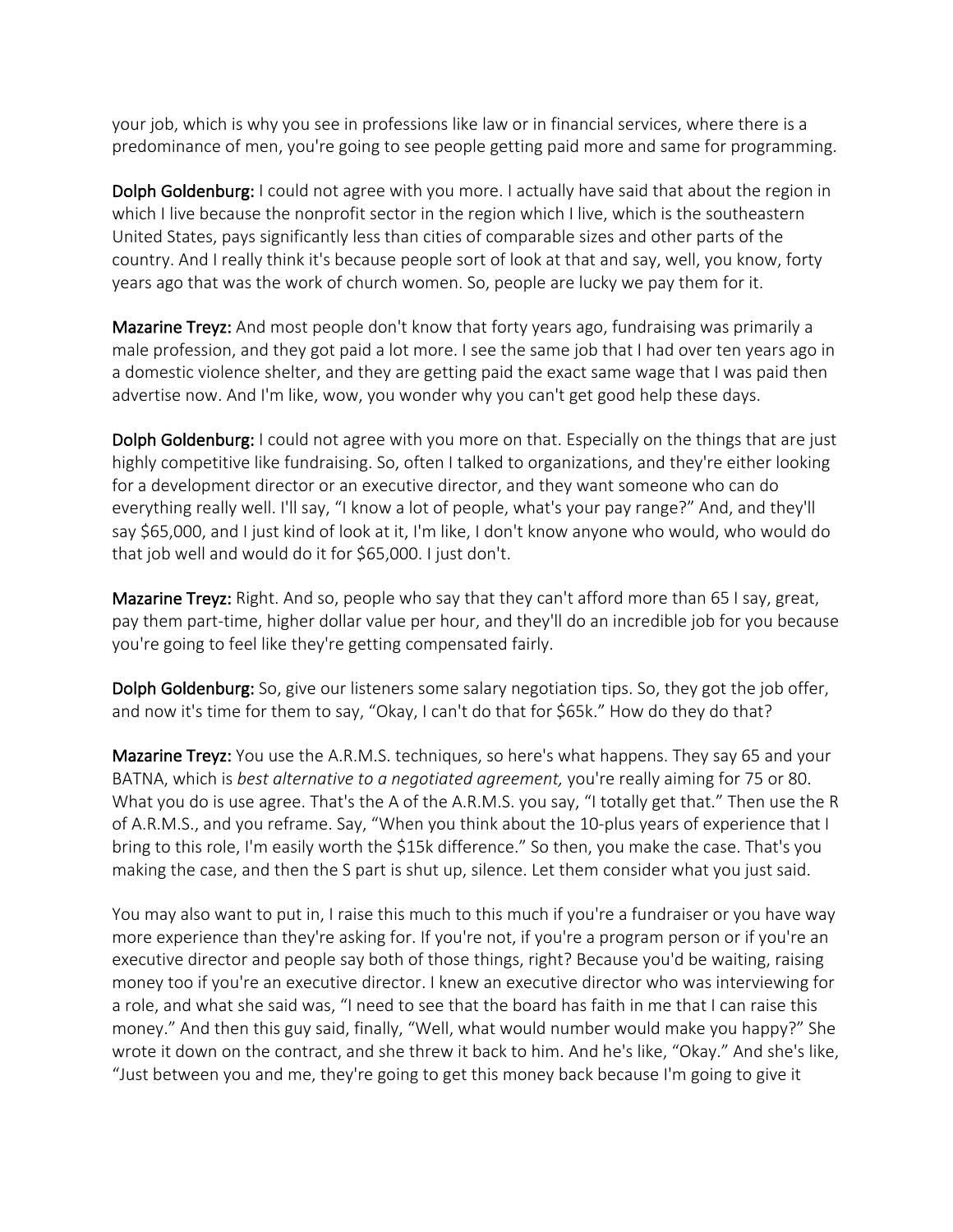thousand dollars a year to this organization as a major donor so that I can go out and ask for money as a major donor."

Dolph Goldenburg: Yes. And it's interesting because whenever I've been in, I've always been a major donor and I'm kind of on the same page where I'm like, you've got to pay your executives well enough that they can afford to be a major donor so that they're equals when they're talking to people who in the community who make a major commitment.

Mazarine Treyz: Right. And if you don't, then you're kind of a hypocrite.

Dolph Goldenburg: A.R.M.S. Absolutely. So, just real quick though to summarize for our listeners A.R.M.S, so it's agree with them, but reframe, make your case and then shut up. And you know, back when I was a baby fundraiser, I think that was probably the first thing that my development director boss said. She was amazing, but she was a white woman between 40 and 60. She always said, "After you ask for the money, shut up. Just count in your head. You won't get past 15," is when she would always say to me, but that's also true when we're asking for ourselves.

Mazarine Treyz: That's right. That's right. You can use this for major gifts as well.

Dolph Goldenburg: Yeah, exactly. But I mean, yeah, but like, you know, but when we're asking for ourselves in terms of negotiating our salary, you know, yeah. It might feel uncomfortable. So just start counting in your head. Just go one, two in your head, and I don't think anyone got to 10 before somebody responded. You're certainly never going to get to 15.

Mazarine Treyz: People really do want to avoid it is quite an amazing thing to play with.

Dolph Goldenburg: Yes, it is. Oh yes, it is.

Dolph Goldenburg: So, we've talked about salary and we've talked about how to negotiate the salary. What else should people be thinking about negotiating before they accept the job?

Mazarine Treyz: Obviously, vacation, numbers of days work from home. If you have family responsibilities, negotiating when you'll lean to take time for that. For women especially, you'll be expected more to take care of your family, aging parents, relatives or you know, children. So, that's something that a compassionate nonprofit will appreciate and want to help you feel comfortable taking that time. I'd also negotiate continuing education budget for you. Will they help you get your next degree? That's a good reason for you to stay. Will they also train you and give you further education throughout the year? I would also negotiate maybe membership in an association that will help you. Are there online membership programs? I have one. Gail Perry has one. [inaudible] Miller has one. Those are useful. Can you negotiate what budget there'll be for the fundraising program?

Because if they don't have a donor database, you are being set up for failure. You definitely need to like make sure that that budget is there for you to be successful and maybe even negotiate a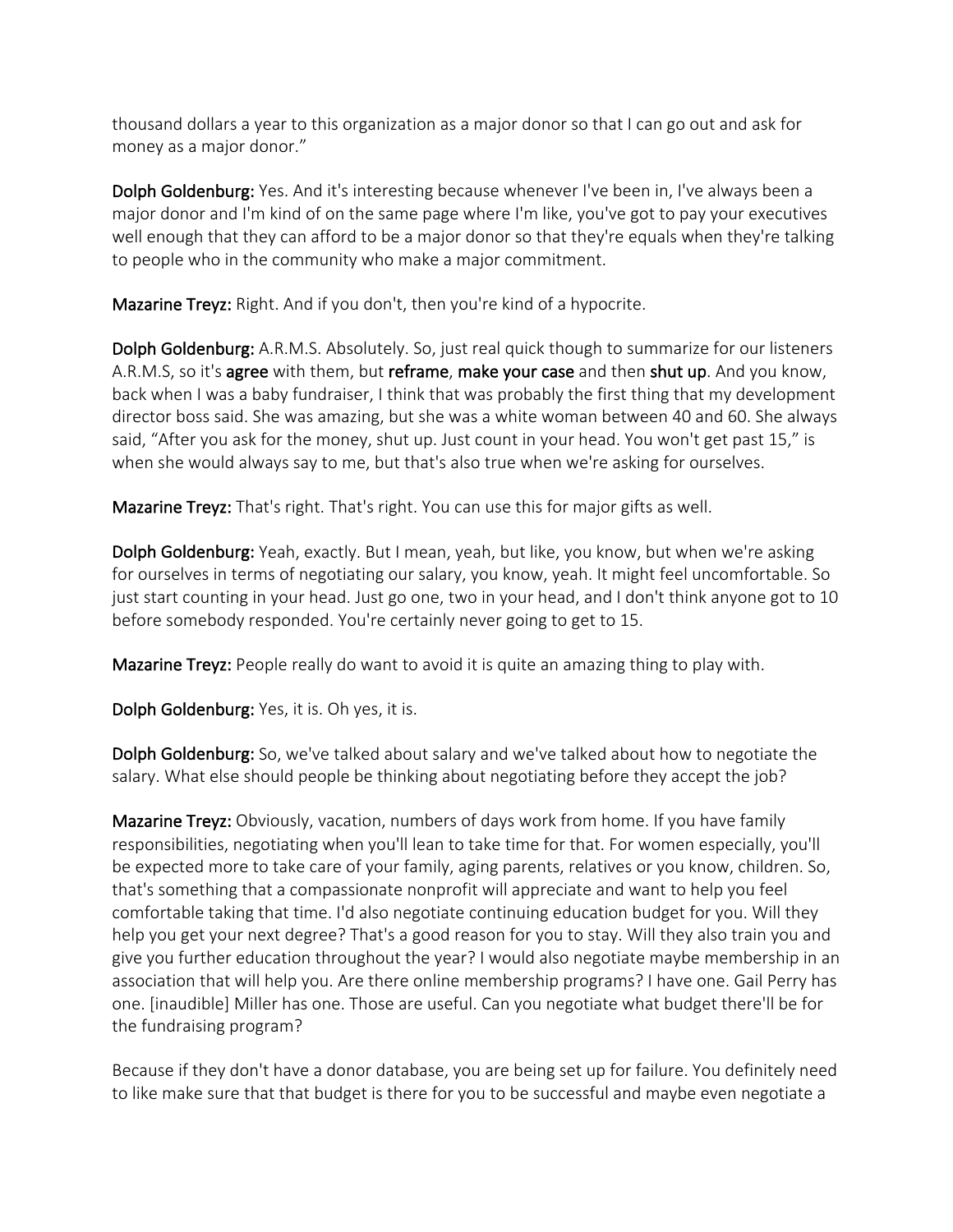part-time person for you to have for various admin tasks. There's a lot of things you can negotiate, healthcare stuff you can negotiate. Again, asking that key question, what would have to do in the first six months to justify you giving me a raise? And you can see the metrics that matter to your boss, and then you can already start thinking about how can I give this person a raise Like right in your first or second conversation with them.

Dolph Goldenburg: The couple of things that I've learned about from a negotiation with, first I learned from one of my mentors. I was engaged in a negotiation. I asked her for some advice, and some of the best advice I ever got around essentially negotiating your next job. And she said to me, Dolph at this point they have said that they want you. They have more to lose by you saying no than you have to lose by you saying no because you have a job. You like the job you have. So, you need to ask for everything you want because you will never have more leverage than you do right now. And if you don't get it now, don't be upset that you don't get it later.

Mazarine Treyz: Yeah. This is when you ask for everything.

Dolph Goldenburg: But I think especially in the nonprofit sector where again, we're trained from, you know, being free interns going forward, I'm going to come in and prove my worth, and then they're going to do this or that for me. Negotiate that up front. Don't come back a year later and ask for something else. Because at that point, you don't have as much leverage.

Mazarine Treyz: Well, it's quite so, and there is an article in Mother Jones in 2011 called "The Speed Up: More Work for No Pay." And there was a quote in there from an adjunct professor at a college named Heather who said, "Never assume that what you're going to get paid is going to change it all. You'd rather be paid fairly on your terms, not theirs from day one or you never will be.

Dolph Goldenburg: And actually wrote a blog post about this. But one of the things that I say that's a little bit different but similar, "Negotiate for as much as you can possibly get before you accept the job. But once you've accepted it, act like you're paid \$1 million a year." I got what I wanted. I'm happy. Because the other thing that happens to us as humans, you know, we negotiate for what we want, but six months later when we've got it, and it does not feel like as much, you know, but to kind of be like, okay, this is exactly what I wanted. I got what I wanted, and I'm happy.

Mazarine Treyz: Yeah, that's what you're describing is called the Hedonic Treadmill, which is one of the things that make somebody who has, for example, a Golden Globe Award, want to get an Oscar. If you raise \$1 million and your goal was a million, it makes your boss say, "Okay, great, let's do \$2 million next year." Hedonic Treadmill: It's no longer enough for them. And we humans have this cognitive bias around always thinking of what we have is not enough, and it's good to strive for things. But as you said it, pretending that you have everything that you want right in this moment is such a beautiful thing to trick your brain into doing. You'll be happier. And ultimately you can get off the hedonic treadmill, and if you see your boss getting on that, you may want to name and claim, "I see that you are getting on the hedonic treadmill here, boss, and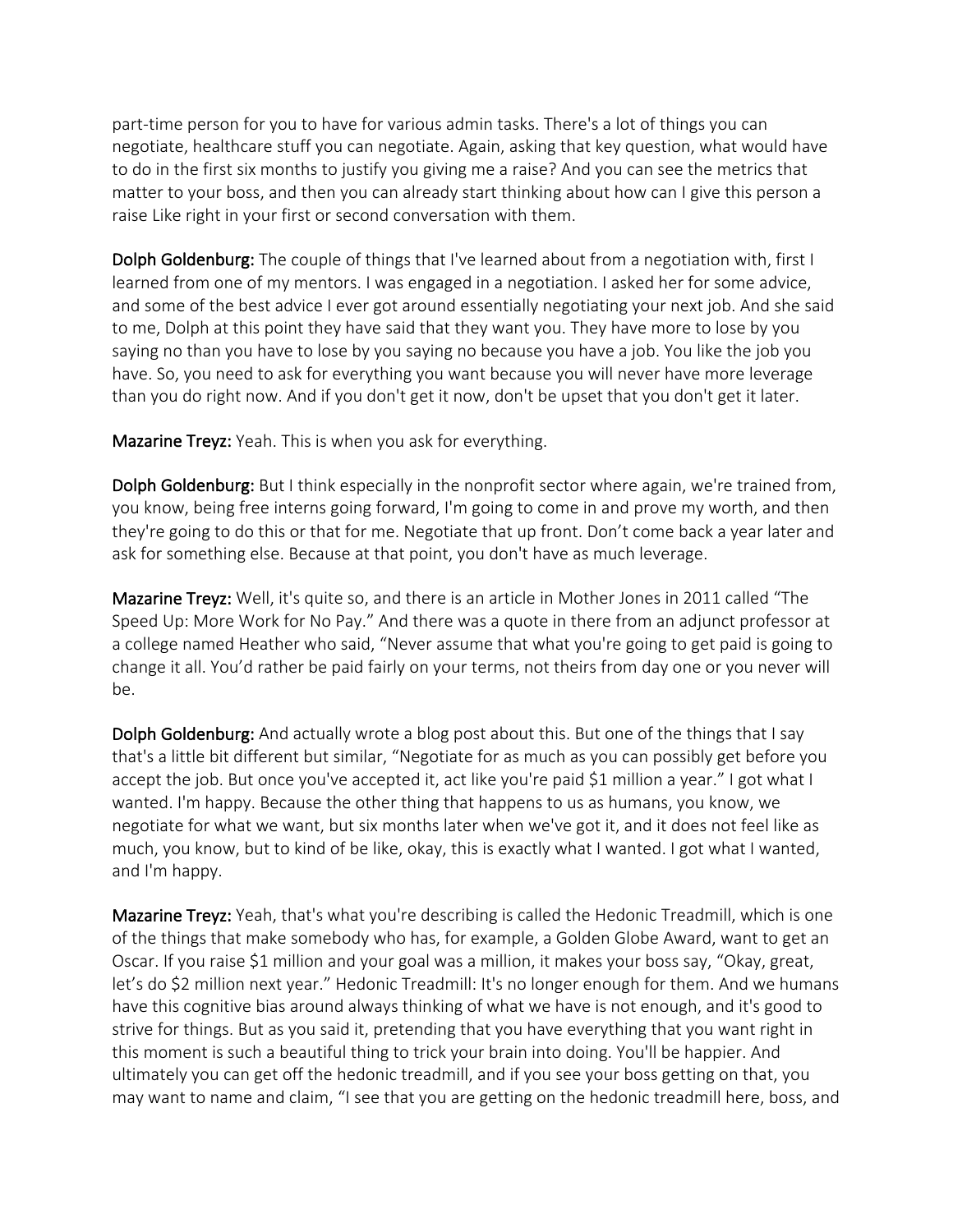we're actually doing really well. We're hitting our goals. And if you want me to have a greater goal, you really need to give me a much greater salary increase and a greater budget with much more people to double our or fundraising return."

Dolph Goldenburg: The other thing that I kind of learned along the way in my career, you know, now that I'm a consultant, I don't really negotiate vacation time, because you know, I negotiate engagements, and I figure out my vacation on my own. One of the things that I learned really early on is to not give up vacation time. So, you know, so when I was negotiating for a new job, someone say, "Oh your first year, you get three weeks for vacation." And I would say to them "Well, I currently have four, and I can't have less than that." And only once did that blow my ability to get a job because most people, if they really want you, they'll give you that extra week of vacation. Consequently, by the time I was at my last job, I had like five and a half weeks of vacation because I just refused to go back. When I was negotiating, I would say, "Well, I currently get four, so I need at least four." Once I got in a couple of years later, maybe I find some way. I'd buy back an extra week or whatever, and that's how I got five. You know what I mean? When I negotiate it again, I said, "Well, I currently have five, I need at least five."

Mazarine Treyz: I love that. And that's something too that I would definitely encourage people to think about. In Europe, they have seven or six weeks of vacation. We are the barbarians that have three or none promised to us. We were the barbarians that only gave women six weeks of maternity leave. We're the barbarians that don't pay people paternity leave. What if you wanted to have a kid, Dolph? What if you wanted to have time to bond with that kid? You should have that time because that kid is going to love you, and not giving you the time is really inhumane.

Dolph Goldenburg: I will also share with you, though - and so this is my own selfish perspective. We don't have kids. We don't want to have kids. I think regardless of whether or not you want to have kids, everybody should be able to find ways to take significant amounts of time off and pursue what they find passionate. Like everybody.

Mazarine Treyz: Yes, I agree! It shouldn't be anyone's prerogative whether or not you have children. Absolutely. Take a sabbatical from your job for six months or a year and then be able to come back and be stronger than ever.

Dolph Goldenburg: So, one of the best practices that I love to talk about, we actually had them on the podcast maybe a year or so ago from Funders for LGTBQ Issues in New York. They have a written policy that every employee gets a paid two-months, no questions asked sabbatical every five years, not just the CEO, not just the development director and the CEO. Everybody from the person that started five years ago was an admin assistant and is maybe a coordinator now to the CEO. And there's something powerful about that. And you know, two months is not a year, but you know, as someone who has had really the luxury and the privilege of being able to take a couple months off at a time, there's nothing like having this long stretch of time before you and being able to do whatever you want in that time.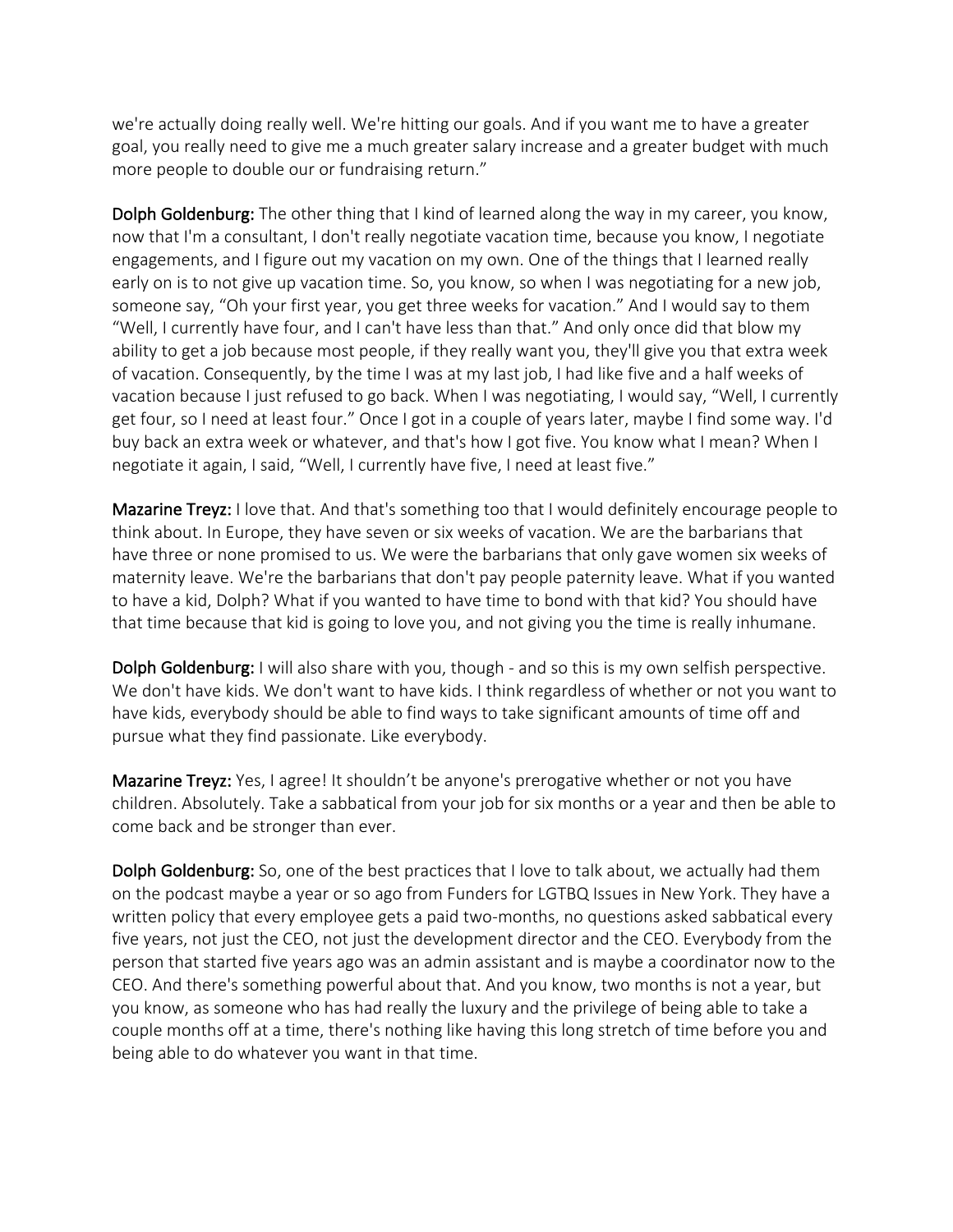Mazarine Treyz: Oh, it's wonderful. I was talking with an executive director in New York yesterday, and she said, "I met this guy at a party, and he got paid by like the Episcopalian to have a two-year sabbatical to do whatever he wanted and basically do nothing. And he would check in with other people in his cohort or whatever." And she's like, "God, I want to do that." And I'm like, and I think you should. How can you make that happen? And you know, and maybe it was a seminary or something, but he did not have to like study religion. It was just like, go do nothing for two years. She asked him, how did that feel to you? And he's like, "It changed my life. It was incredible."

Dolph Goldenburg: I intentionally, um, Gosh, back in 2014 I intentionally took eight months off. I gave 10-months' notice at my job before I started my consulting practice, and I took eight months off. And of course, it was self-financed. Again, talking about privilege, when you have privilege, you can self-finance, your own sabbatical. It also completely changed my life, and it actually made me realize now one of my biggest regrets is that I did not take six to 12 months off in my twenties into my thirties. I will do it in my fifties, and I'll be working until I'm 70, so I will do it in my fifties. I will do it in my sixties because what I realized is that what I wanted to do in my forties is very different from what I would have done in my thirties and very different from what I will be doing in my fifties. From my perspective, yeah. It means I'm going to end up working into my seventies, but I'm going to get six to 12 months of retirement in my forties and my fifties and my sixties, and it will be a very different, unique experience that I'm going to treasure.

Mazarine Treyz: Oh yeah. You're going to have so much renewal and creativity and relationships and joy in your life that you wouldn't otherwise have had.

Dolph Goldenburg: Absolutely. Well, Wild Woman Fundraiser, Mazarine, I have to tell you, I'm looking at the clock, and this conversation is so great that we're running out of time. I've got to have time for the Off-the-map Question. So, my Off-the-Map question for you is, I think I read somewhere that you do destiny card readings, and I have never heard of a destiny card. You're going to have to tell me what this is.

Mazarine Treyz: I'd love to. So, this is actually something I incorporate in my career consulting. With destiny card readings, what I like to do is I like to combine the strengths finder test, human design and destiny cards as a personality composite for a person because I believe that every person is very unique and different. Destiny cards are based on the day that you're born, and every card is a different day of the year. So, when is your birthday, Dolph?

Dolph Goldenburg: October fourth.

Mazarine Treyz: October fourth. Yeah, so you're the five of diamonds.

Dolph Goldenburg: Wow! You know that on the top of your head!

Mazarine Treyz: I memorized it. I got certified in destiny cards, um, to do. Um, but so, uh, five of diamonds and so like, so each suit and each number of each card has a different meaning, right?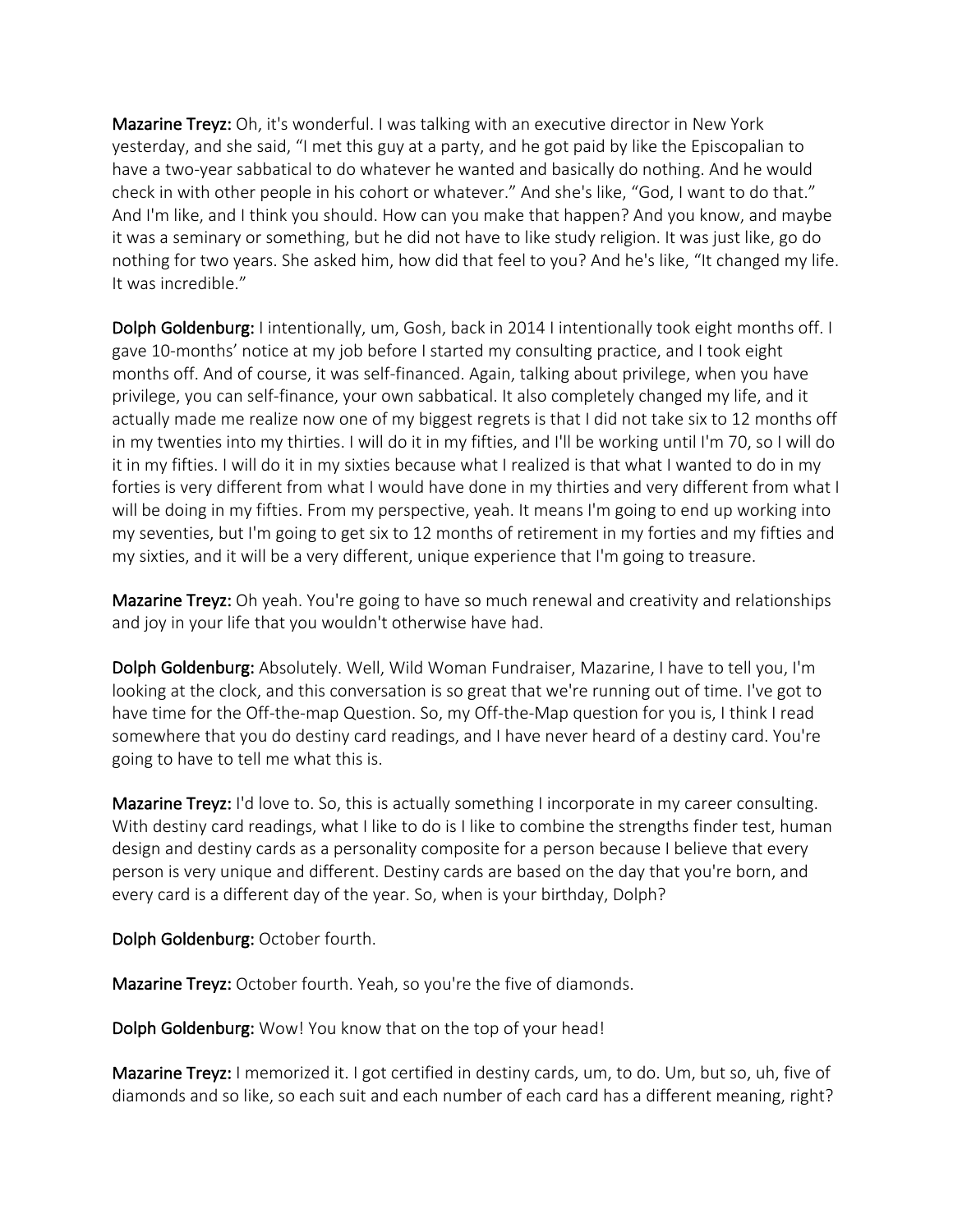I mean it comes from like an ancient Egyptian system that's like as old as the Taro basically. And it allows you to help you understand who you are, what your biases are towards what you think of yourself and others and helps you understand other people and helps you get along with them better. So, for example, my whole family is double diamonds, which means that they're very interested in being adults and making things happen in the world. Their appearance and money and values are key words for them. But I was born in eight of hearts in a six of clubs, which means that I'm really interested in relationships in family and also in like, you know, speaking the truth. So, hearts are about children like childhood and family and relationships. Clubs are about knowledge and words and writing and adolescents. Diamonds are about adulthood. Spades or about will and old age and health and lifestyle. So, because of my cards, I was able to get a perspective on why I am so different from the rest of my family and how can I accept them and love them exactly as they are and, in that way, come to peace and acceptance with them. Do you know what I mean?

Dolph Goldenburg: I do. Very cool.

Mazarine Treyz: Right. And tell me to help other people to understand what to do at work and at home to get along with people and say, "Oh, okay, this person doesn't care about money the way I do. They really care about this thing. And so now this is a language I need to use to talk with them and reach them". Do you know what I mean?

**Dolph Goldenburg:** I do. Now, when this is over, I'm going to have to Google the five of diamonds and see what I am.

Mazarine Treyz: I can tell you more about you if you want to.

Dolph Goldenburg: We actually really are running out of time. I am looking at the clock. We are running out of time. I am totally going to have to figure this one out. Thank you.

Mazarine – and I say this in almost every episode, we're actually looking at each other because we're on Skype. I don't smile this much in every single episode that we record, and we have just been grinning ear to ear at each other this entire episode. Thank you so much for coming on. I can tell you right now that you have helped our listeners get a better shot at getting the job they're going to love, but also just as importantly, you've also helped them figure out how to value themselves and negotiate in a way that shows they value themselves. Now dear listeners, if you want to know more, if you want to join Mazarine's online group or you want to get more information about how you can get the job and get the money that you're worth, then go to www.wildwomanfundraising.com. Now, you can also get a book, *Get the Job: Your Fundraising Career Empowerment* Guide online. And believe it or not, there are still Brick and Mortar bookstores, and you could probably walk into one of those and get it as well or ask them to order it for you.

Dolph Goldenburg: Hey Mazarine, thank you again. What a real pleasure.